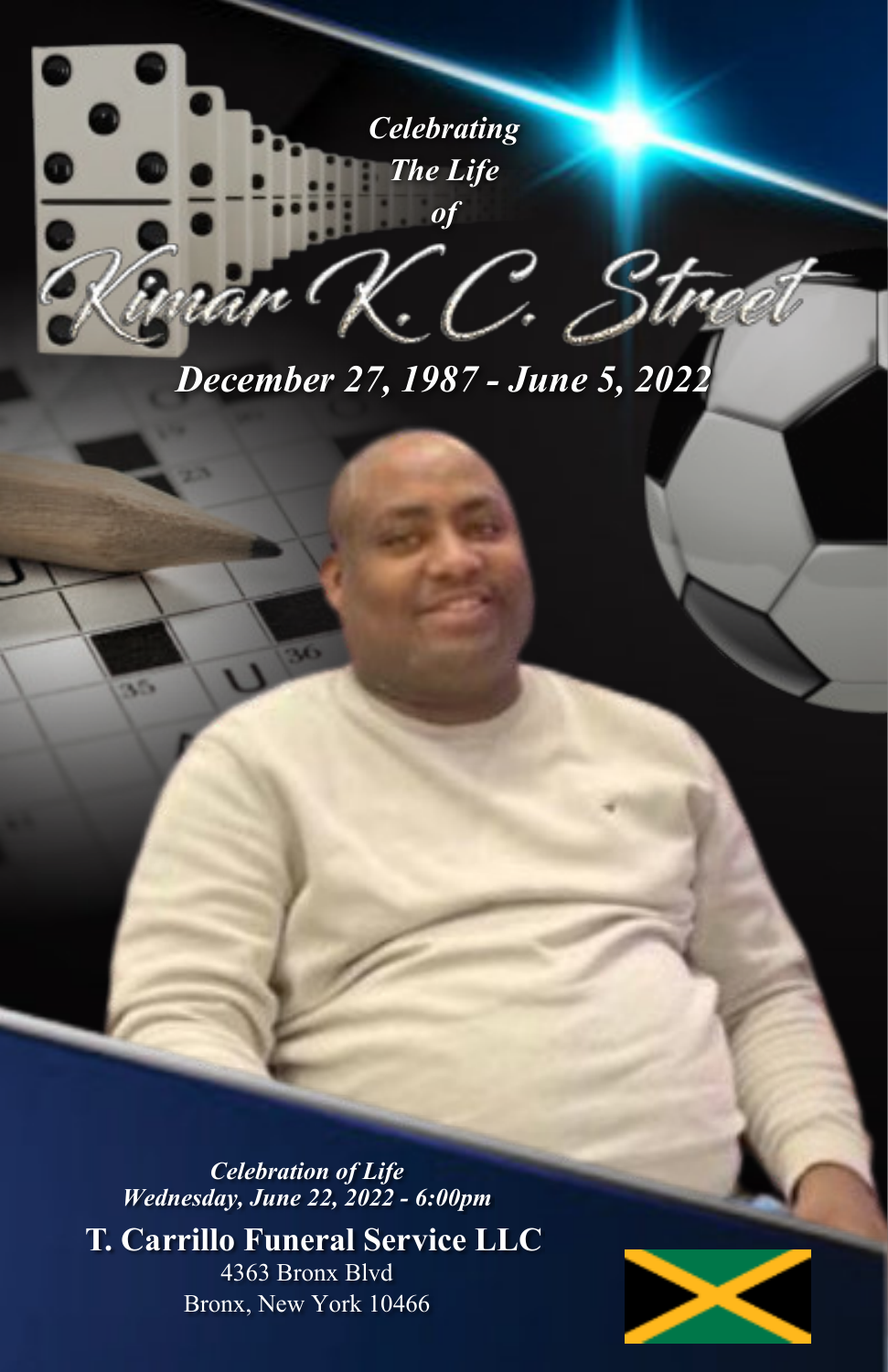Obituary

**Kimar Karl Charles McPherson Street** was born Sunday, December 27, 1987 in Kingston, Jamaica at 6:35 pm

Kimar was the 3rd child for his mother Ilene Street and 7th for his father Dr. Samuel Street. He was a fun loving child who loved to lay on you while sucking his thumb as a little boy!

Kimar attended the Windsor Forest Basic School at the age of 3. He loved going to school. His favorite nursery rhyme was "Twinkle Twinkle Little Star"! At the age of 6, he moved on up to Norwich Primary School. His favorite teacher was Mrs. Mckenzie. While at Norwich Primary School, he grew to love and play soccer. Kimar's heart conditions though would slow him down. However, he still insisted on going to play. Sometimes they had to carry him off the field after he shared he was not feeling well. He also loved playing marbles and when he lost, he would convince the little girls to give him their own.

Kimar went on to Port Antonio High school from which he graduated. He then went on to Heart Trust to further his education in Culinary arts, which is ironic because he never cooked anything for us or himself!

Kimar was a kind and loving son! He never got into fights. He attended church regularly in Mt Vernon and got baptized a few years back. As his Mother with whom he was very close said, whenever they argued and she would get upset, he would leave and call right after and ask "Mummy, you alright, what you want to eat?".

His favorite foods were fried chicken, D&G kola champagne and oreo cookies. He would bring food home every night , eat, then straight to sleep. Kimar once slept for 24 hours!

Kimar loved to play Dominoes and he was really good at it. His love for Lotto was unmatched. He played day and night gladly and he would win every once in a while.

Kimar K. C. M. Street was sadly taken from us Sunday June 5, 2022. He was predeceased by his father, Dr. Samuel Street and his Maternal and Paternal Grandparents.

Our beloveded brother kimar leaves behind his mother Ilene Street, Brothers: Erick Anderson, Edward Gilfillan & Damian Street....Sisters: Dana Crawford, Philippa Street-Collings & Sharon Street-Fils-Aime, Sister-in-law Tennyann Street, Nieces and Nephews, Aunts and uncles, so many loving cousins and a host of family members and friends who love and adored him very much.

Thank you all for your love and support that has been very appreciated!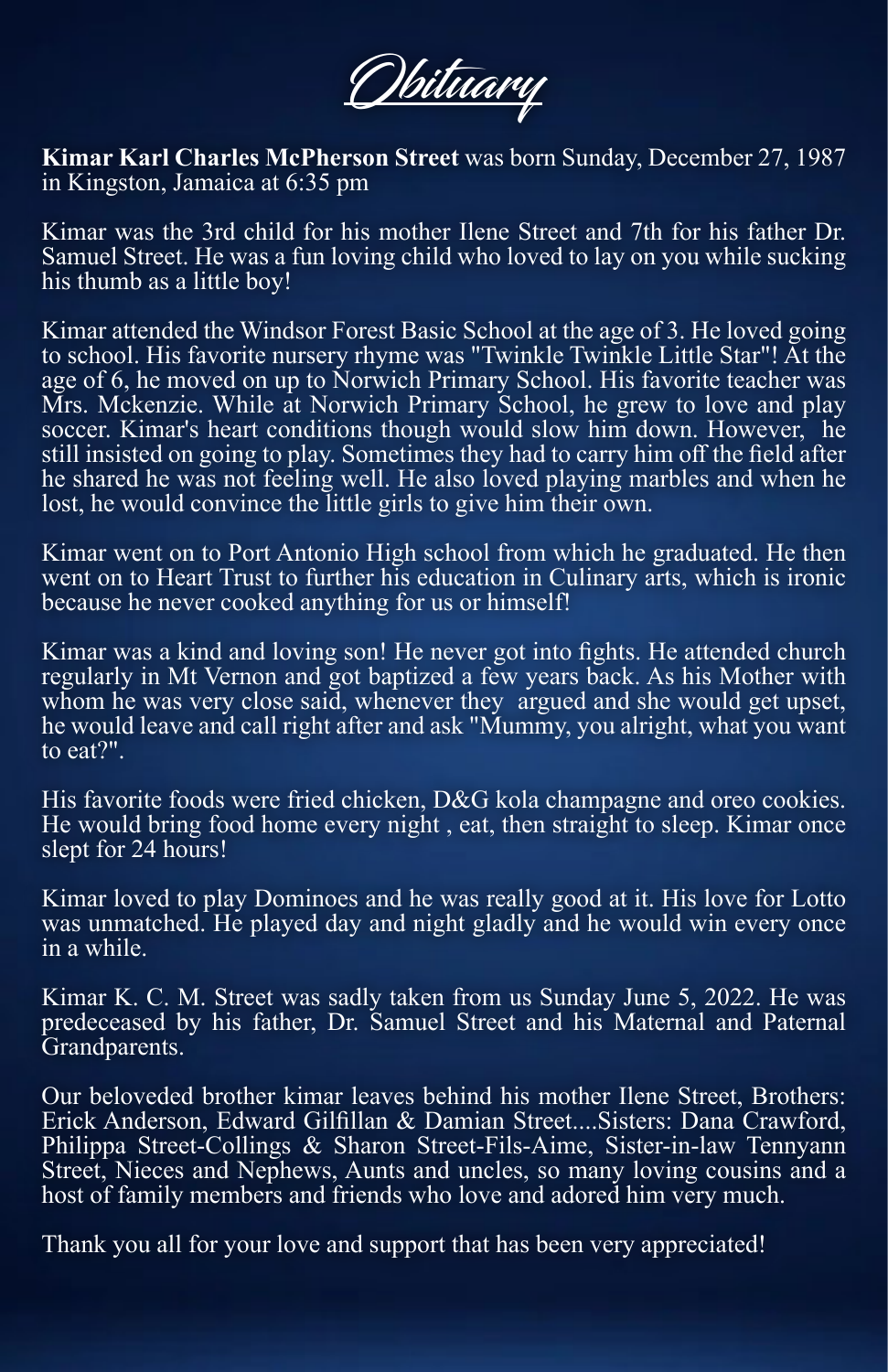Order of Service

Opening Prayer

Scripture Reading: Old Testament New Testament

Selection

**Obituary** 

Reflections

Selection

Eulogy

Committal

Benediction

Final Viewing As Directed By T. Carrillo Funeral Service

Recessional